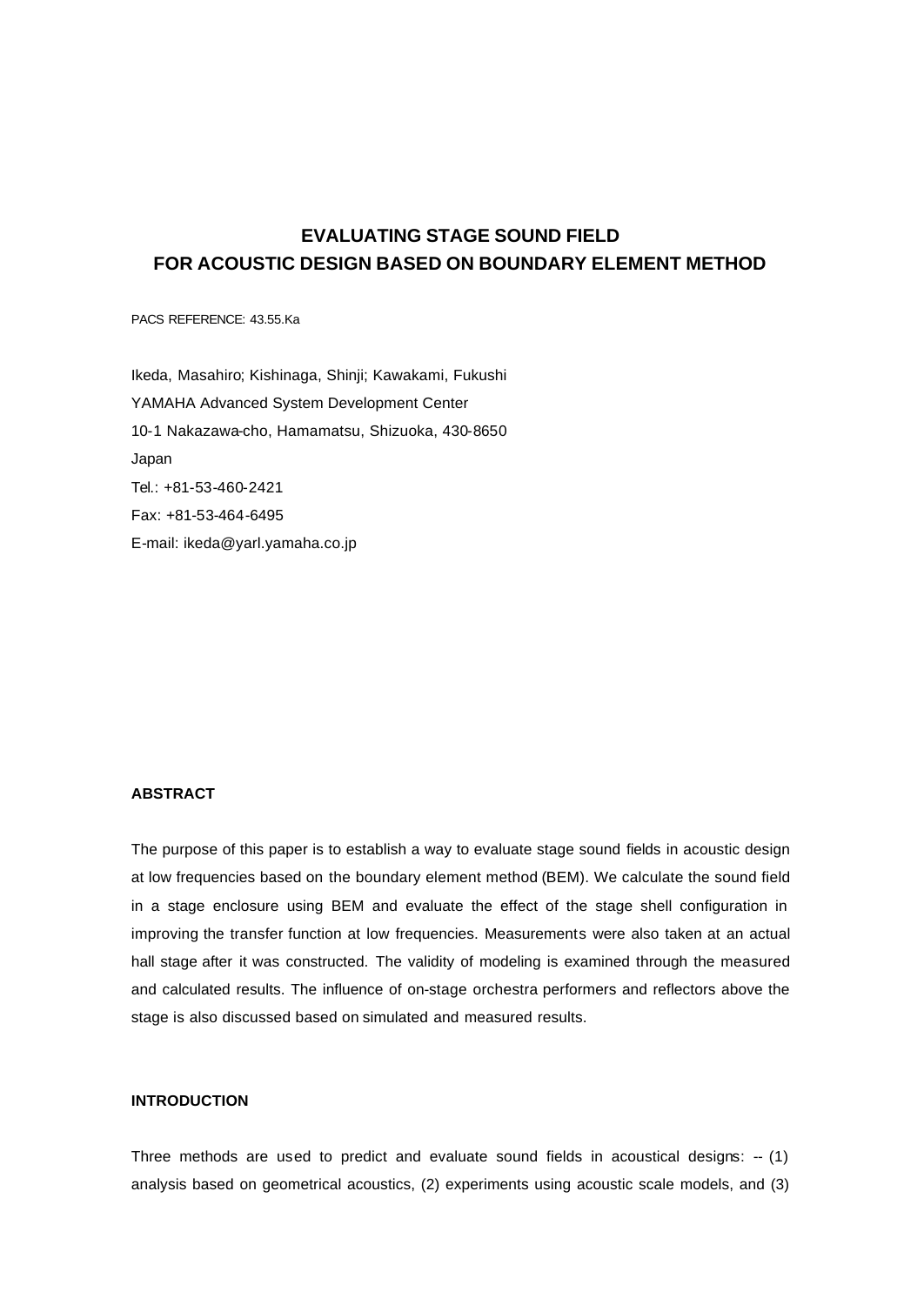analysis based on wave acoustics. Methods (2) and (3) are used to take into account the physical wave nature of sound, which is not negligible at low frequencies. When this is used in actual acoustic designs, wave acoustic analysis has the advantages of requiring less time and cost in constructing or modifying models.

We applied wave acoustic analysis to acoustical designs of auditoriums, calculating sound fields in stage enclosures with the model limited to the stage area. Comparing calculated and measured results, we discuss the validity of modeling. Future studies in evaluating stage sound fields should take into account the influence of orchestra performers, and we propose ways of considering this influence in wave acoustic analysis.

#### **CALCULATING SOUND FIELDS IN STAGE ENCLOSURES**

1. Theory of calculation. The integral equation method [1] is used to calculate a sound field. The velocity potential at observation point P is expressed in equation (1) (fig.1). When point P converges to p on surface S, equation (2) becomes.

$$
\mathbf{j}(P) = \mathbf{j}_D(P) + \frac{1}{4p} \iint_S \left[ \mathbf{j} \, \frac{\partial}{\partial n} \left( \frac{1}{r} \right) - \left[ \frac{\partial \mathbf{j}}{\partial t} \right] \frac{1}{r} \frac{\partial r}{\partial n} - \left[ \frac{\partial \mathbf{j}}{\partial n} \right] \frac{1}{r} \right] dS \tag{1}
$$
\n
$$
\frac{1}{2} \mathbf{j}(p) = \mathbf{j}_D(p) + \frac{1}{4p} \iint_S \left[ \mathbf{j} \, \frac{\partial}{\partial n} \left( \frac{1}{r} \right) - \left[ \frac{\partial \mathbf{j}}{\partial t} \right] \frac{1}{r} \frac{\partial r}{\partial n} - \left[ \frac{\partial \mathbf{j}}{\partial n} \right] \frac{1}{r} \right) dS \tag{2}
$$

where j…velocity potential, r…distance between point P (or p) and a point on S, c…the sound speed, j D…direct component and brackets represent retarded values.

 The velocity potential distribution on the boundary surface is obtained by solving equation (2) assuming a boundary condition on surface S, yielding the velocity potential at point P in volume W from equation (1) by substituting solutions from equation (2).



Fig. 1. Representation of the integral equation method

| Table 1<br>Method and condition of calculation |                                        |  |  |
|------------------------------------------------|----------------------------------------|--|--|
| Method                                         | Integral equation method with BEM      |  |  |
|                                                | Using SYSNOISE[2] application software |  |  |
| Modeling                                       | Treated as an ext erior problem        |  |  |
| Boundary                                       | $d\mathbf{i}/dn$ 0 rigid               |  |  |
| Element                                        | Maximum length 45 cm                   |  |  |
|                                                | Elements 10409, Nodes 10405 (type A)   |  |  |
| Source                                         | Frequency 125 Hz Triangle 4 ms         |  |  |
| Time step                                      | 1 ms calculate to 140 steps            |  |  |

2. Models evaluated. Two types of models are used in the calculation using the above method. The one for model shapes is shown in figure 2. Receive points and source points are shown in figure 4. Type A (fig.2) has a diffused surface and type B a flat surface. Because the proscenia of the models are treated as openings, the models are dealt as exterior problems. Representative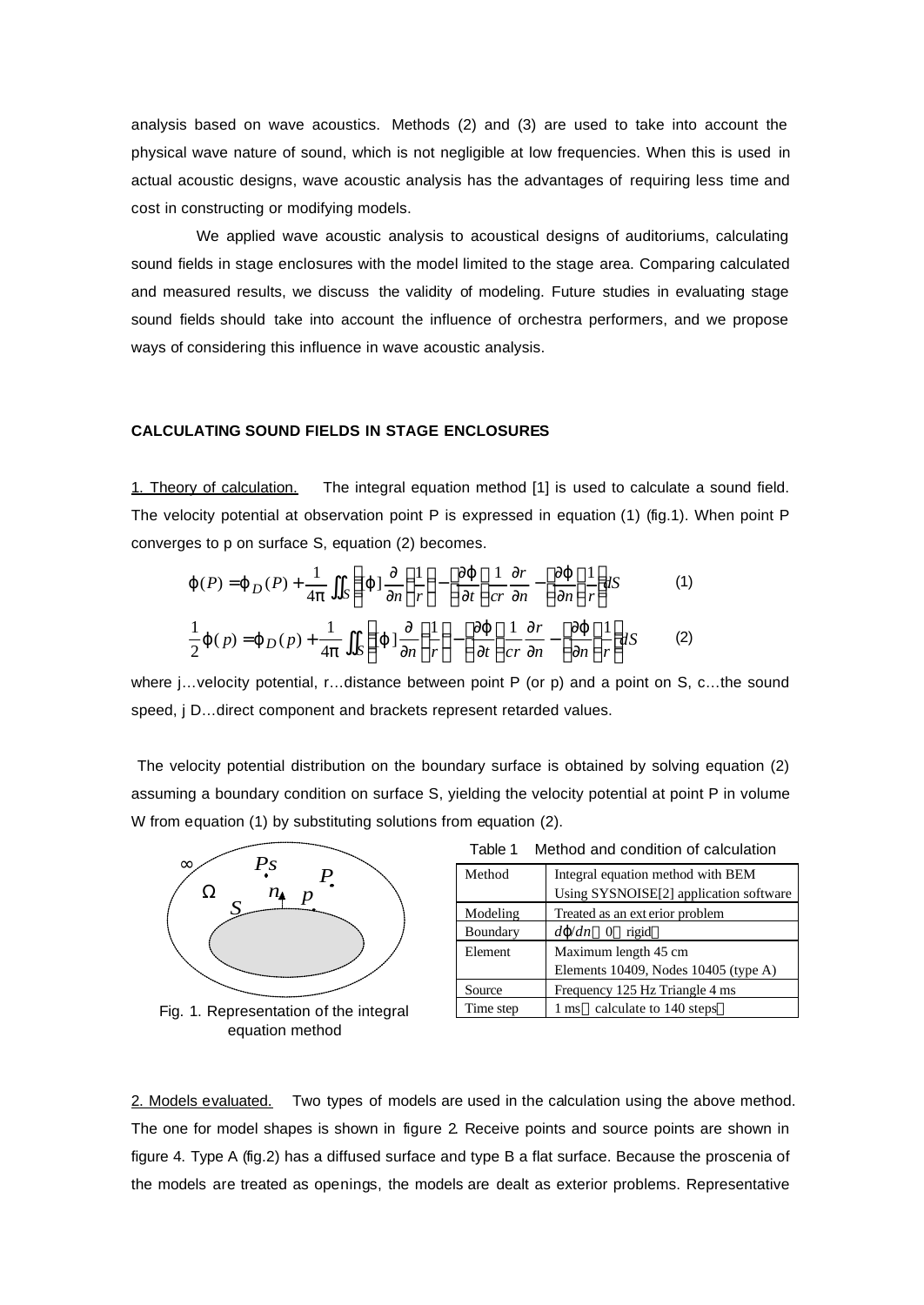calculated results are shown in figure 5, which provides a frequency response analyzed from a time response directly obtained by transient analysis. The result of S11-P11 suggests that

- (i) from 100 Hz to 250 Hz, the level difference between the peak and dip of the frequency response of type A is smaller than that of type B.
- (ii) at 60 Hz, the frequency dip of type A is narrower and deeper than that of type B.

We thus conclude that type A is acoustically advantageous over type B in flat transmission characteristics at low frequencies. The result of S1-P1 suggests that, in the flatness of frequency characteristics, type A is advantageous over type B.



Fig. 2. Model shape (type A) type B has a flat surface









(S11-P11 means that the source point is set at S11 and the receive point at P11)

#### **COMPARING MEASURED AND CALCULATED RESULTS**

The shape of the model used for comparison is shown in figure 2. Measurements are done in an actual hall stage (fig. 3). The model has the same size and shape as the actual hall but is limited to the stage area. The measured impulse response is convolved with a triangular wave for comparison with the calculated response.

Figure 6 shows a comparison of the calculated and measured results. The calculated response in the time domain agrees closely with the measured response. At the frequency domain, which is calculated from the time domain response, the results roughly agree, verifying the validity of this modeling, i.e., using a model that is limited to the stage area, treating it as an exterior problem, and calculating with BEM.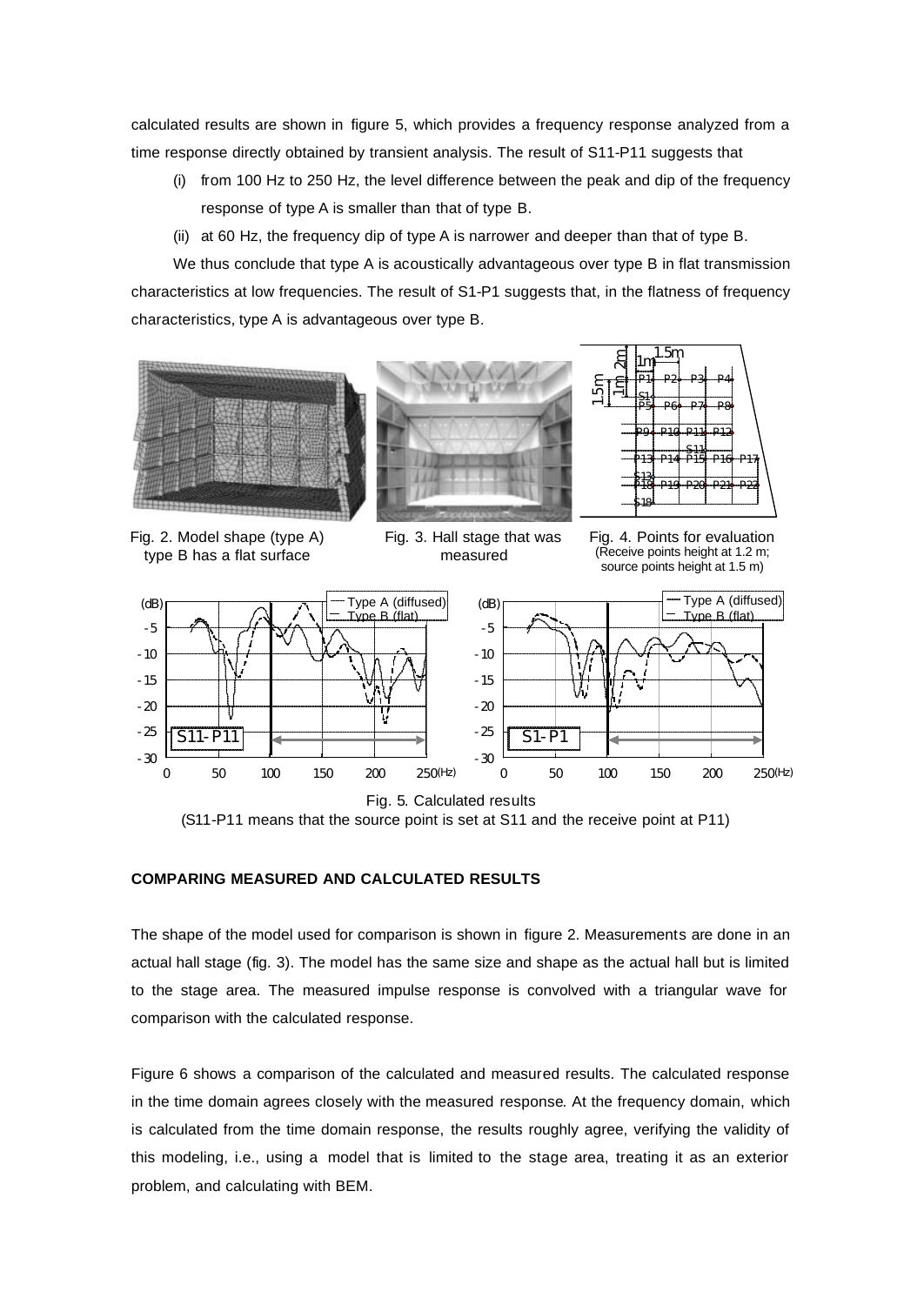

Fig. 6. Calculated and measured results

The response on the top is in the time domain and that on the bottom in the frequency domain calculated from the 20–80 ms portion of the time domain response

#### **THE INFLUENCES OF REFLECTORS ABOVE A STAGE**

In this section, the models that represent the stage area with reflectors above the stage are calculated as an example of a more complicated boundary. The conditions of the calculated models are described in table 2.

| Model                                       | Type R1           | Type R <sub>2</sub> | Type R3 |
|---------------------------------------------|-------------------|---------------------|---------|
| Reflector                                   | with              | without             | with    |
| Height of reflector<br>(proscenium opening) | 13 <sub>m</sub>   |                     | 10 m    |
| Stage floor                                 | $211 \text{ m}^2$ |                     |         |

Table 2 The conditions of calculated models

The method and condition of the calculation are the same as those shown in table 1. The figure for the calculated model (type R1) is shown in figure 7. Ps and P represent source and receive positions, respectively. Type R2 has no reflector. The height of the reflectors and the ceiling in type R3 are 3.6 m lower than in type R1. The other surfaces in types R1, R2, and R3 have same conditions.

 As shown in figure 8, the edge diffraction wave is recognized in the results of type R1 and type R3. Because of the locations of the receiver, source and reflectors, the diffracted wave has an opposite phase to those of direct wave and reflected waves from surfaces. In the results of type R3, the magnitude of the edge diffraction wave is strong as a reflection from other surfaces because the reflectors are nearer to the receivers in this model than in type R1. This result indicates that the edge diffraction wave from the reflector and the reflection from other surfaces are cancelled at a certain location, as shown in figure 9.

Figure 10 shows the accumulated energy curve of each type. In type R3, which has a boundary that is nearer than the others, accumulated energy is grown faster than the others. In the comparison of type R1 and type R2, the existence of reflectors does not contribute to improving the energy of early reflections.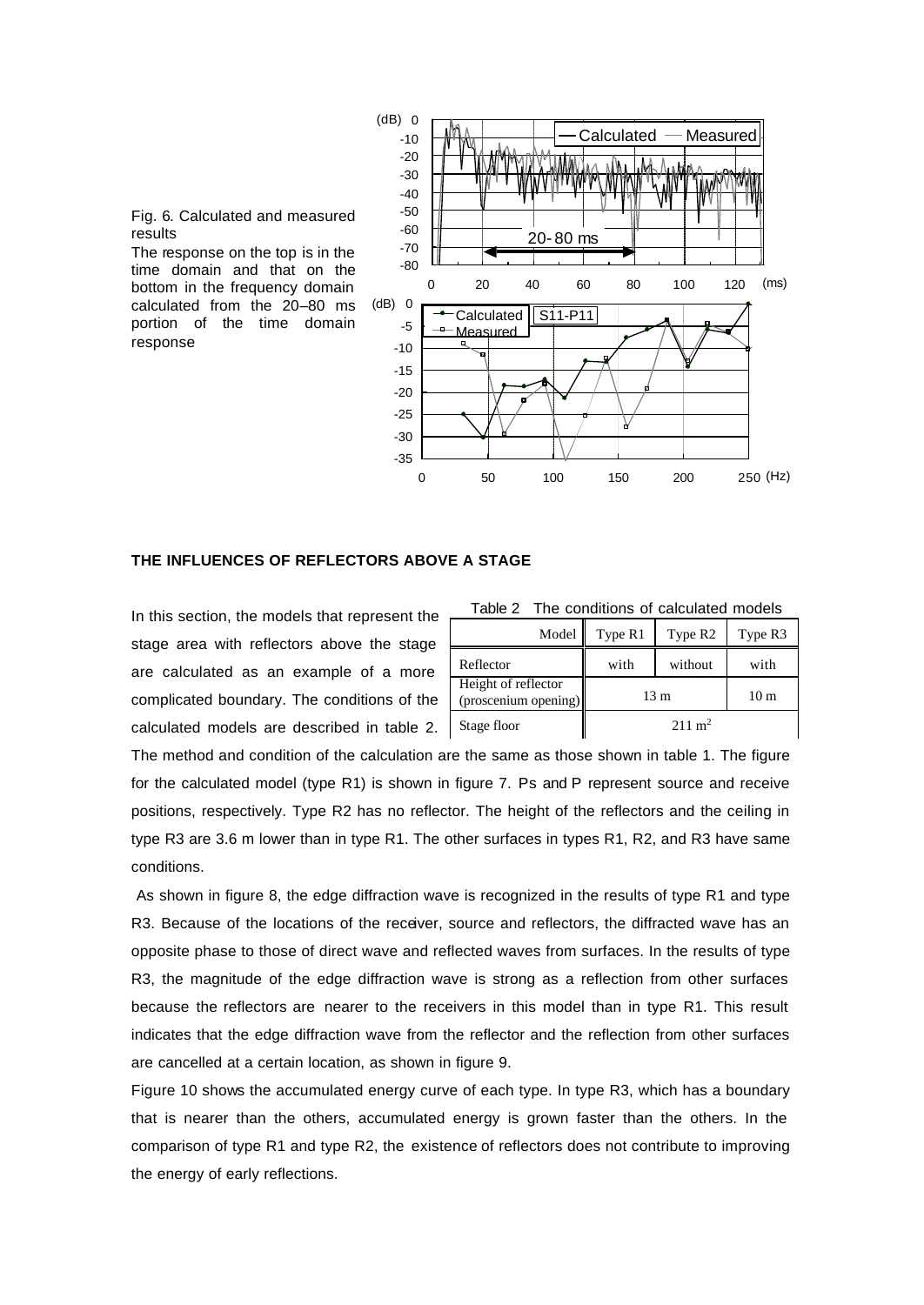From these results, a positive effect of floating reflectors above the stage cannot be found, but a negative effect is recognized, especially at low frequencies. This negative effect of reflectors has already been mentioned by many researchers. Here, not only are qualitative behaviors indicated but also negative influences related to other reflections are obtained quantitatively by calculating the whole stage field through wave acoustic analysis.



## **MODELING OF ORCHESTRA PERFORMERS**

When a stage sound field is evaluated, it is necessary to consider both shapes and the presence of orchestra performers in calculation models. Modeling of on-stage performers is discussed based on the results of experiments in an actual hall stage.

1. Measurement conditions. Measurements are carried out in an actual hall stage under the following two conditions: i) empty, i.e., the stage has no performers, chairs, or instruments; ii) seated, i.e., performers are seated with instruments. The locations of receive and source points are shown in figure 10. An omnidirectional speaker is set at the conductor's position and impulse responses between source point and receive points (at performers positions) are measured.

2. Influence of performers. From the difference of accumulated energy between empty and seated conditions in each 50 ms period, we found that the differences are mainly determined by a difference in diffraction due to superposing direct sound and reflection from the floor. Figure 9